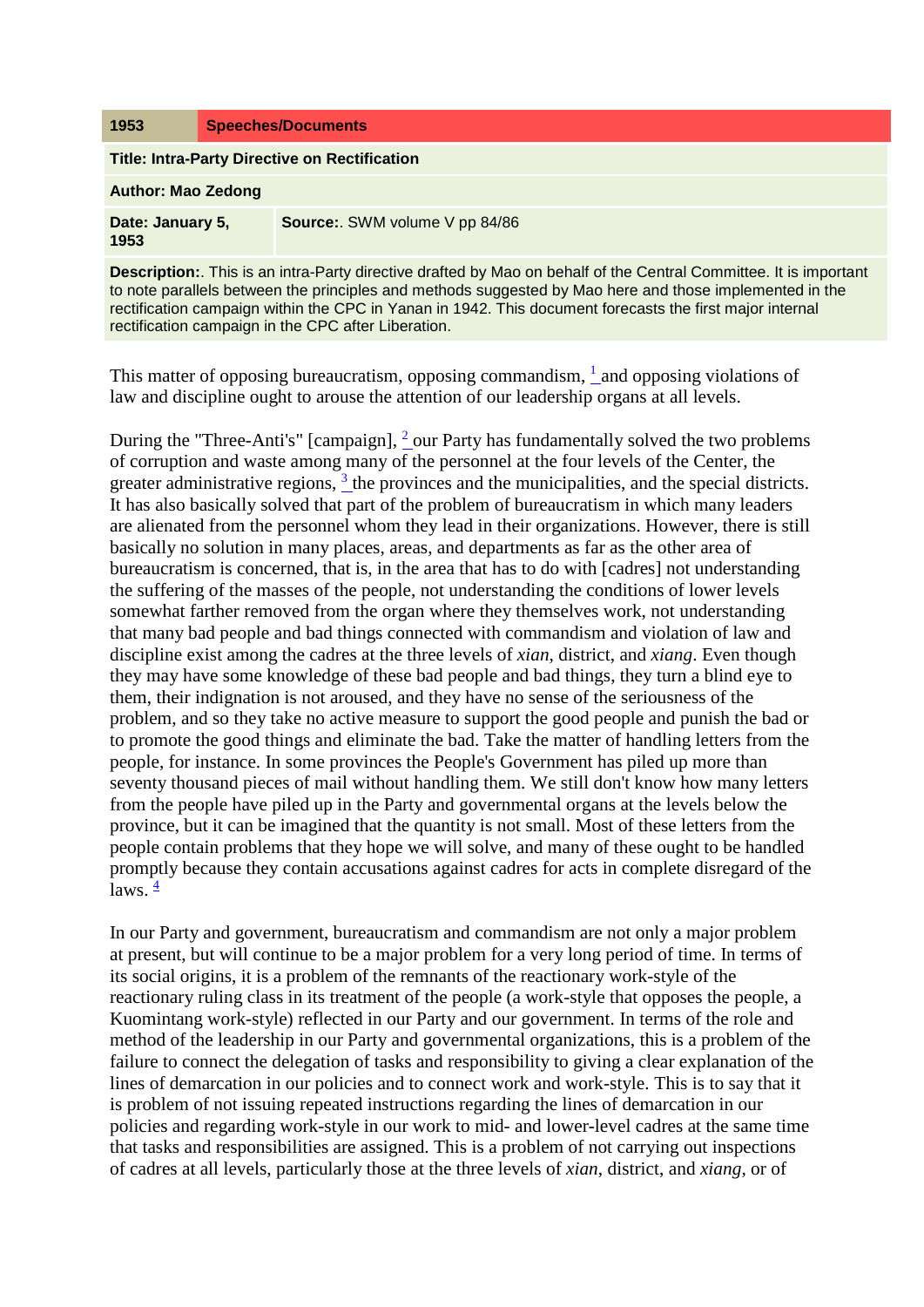doing the work of inspection poorly. This is a problem of not having yet launched the work of rectifying the Party at the three levels of xian, district, and xiang, and of not having yet launched the struggle to oppose commandism and to clear out elements who violate law and discipline in the process of the rectification of the Party. This is a problem [related to the fact] that we have not yet launched the struggle against and purged the type of bureaucratism that is [exemplified by the fact] that there still exist among our personnel in higher-level organs above the special district level a lack of understanding and concern for the suffering of the masses of the people and a lack of understanding and concern for the conditions of the basiclevel organizations. If our role of leadership is strengthened and if there are improvements in our methods of leadership, then bureaucratism and commandism, which endanger and harm the masses, can be gradually reduced, and it will be possible for many of our Party and governmental organizations to break away from the Kuomintang work-style sooner. Then many bad people who have wormed their way into our Party and governmental organizations can be cleared out at an earlier date, and many of the bad things that exist at present may be eliminated sooner.

Therefore, in 1953, in coordination with Party rectification, Party building, and work in others areas, beginning with the handling of the letters from the people, please carry out an inspection of the circumstances that give rise to bureaucratism and commandism under which elements who violate law and discipline operate, and launch a resolute struggle against them. Wherever there is a typical case of bureaucratism, commandism, or violation of law and discipline it should be widely exposed in the newspapers. In cases of severe violation of the law, there should be punishment according to the law, and if it involves a Party member, then Party discipline must be applied. Party committees at all levels ought to be resolute in punishing elements who have violated law and discipline and who are deeply hated by the masses, and they should eliminate them from Party and governmental organizations. In the most serious cases, capital punishment should be applied in order to assuage the people's anger and to serve as a point of education for the cadres and the masses of the people. However, at the moment that an appropriate stage has been reached in the launching of the widespread struggle against bad people and bad things, there should be an investigation of models of good people and things everywhere, and [these should be] analyzed and publicly commended so that the entire Party can measure up to these types and the spirit of righteousness can be promoted while the spirit of evil is suppressed. We believe that there must be quite a large number of such models of good people and good things everywhere.

## **Notes**

- 1 See text June 6, 1950(1), note 11.
- 2 See text Nov. 1951-Mar. 1952, source note.
- 3 See text June 23, 1950, note 2.
- 4 See text May 16, 1951.

## **Remarks**

"against bureaucratism, commandism, and "violations of law and discipline" at all levels of administration. The campaign reflected the fact that the SAN-FAN CAMPAIGN had actually intensified, rather than resolved, problems of bureaucratic inefficiency and commandism. The